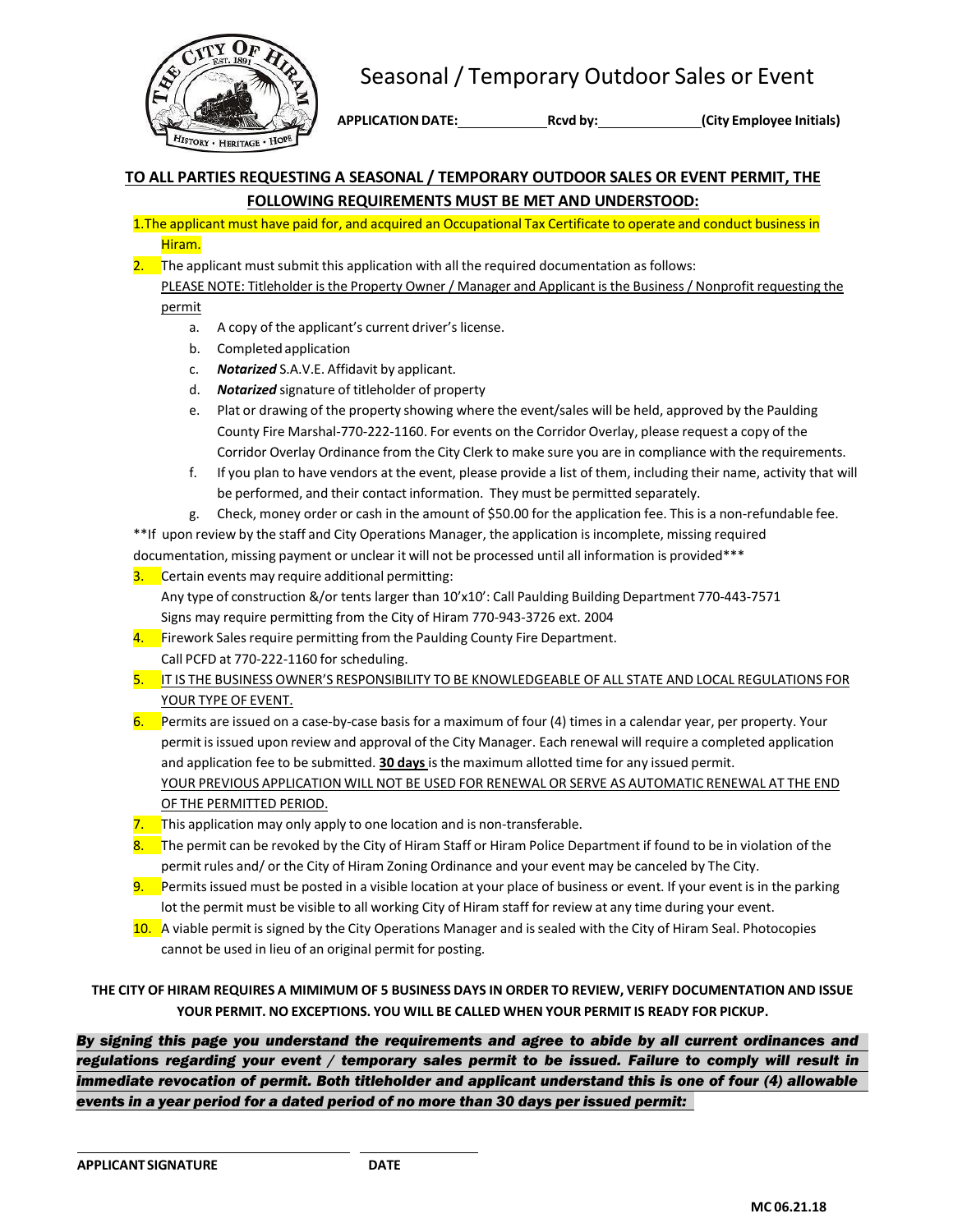#### **PLEASE PRINT ALL INFORMATION:**

| APPLICANT MUST COMPLETE PERSONAL/BUSINESS INFORMATION: |                                                                                                                |                                                                                        |                                                                                                                                                                                                                                                                     |                                                                   |                |
|--------------------------------------------------------|----------------------------------------------------------------------------------------------------------------|----------------------------------------------------------------------------------------|---------------------------------------------------------------------------------------------------------------------------------------------------------------------------------------------------------------------------------------------------------------------|-------------------------------------------------------------------|----------------|
|                                                        |                                                                                                                |                                                                                        | Applicant: (Business / Non-Profit Name) Law March 2014 19:30 19:30 19:30 19:30 19:30 19:30 19:30 19:30 19:30 1                                                                                                                                                      |                                                                   |                |
|                                                        |                                                                                                                |                                                                                        | Person Completing Application and Responsible Party for Event: Name of a state of the Second Application and Responsible Party for Event:                                                                                                                           |                                                                   |                |
|                                                        |                                                                                                                |                                                                                        |                                                                                                                                                                                                                                                                     |                                                                   |                |
|                                                        |                                                                                                                |                                                                                        |                                                                                                                                                                                                                                                                     |                                                                   |                |
|                                                        |                                                                                                                |                                                                                        |                                                                                                                                                                                                                                                                     |                                                                   |                |
|                                                        |                                                                                                                |                                                                                        |                                                                                                                                                                                                                                                                     |                                                                   |                |
|                                                        |                                                                                                                |                                                                                        |                                                                                                                                                                                                                                                                     |                                                                   |                |
|                                                        |                                                                                                                | Nearest intersection or cross streets / Name of shopping center business is located in |                                                                                                                                                                                                                                                                     |                                                                   |                |
|                                                        |                                                                                                                |                                                                                        | Parcel ID No. for property: 1990 Control 2009 Control Community County County County County County County County                                                                                                                                                    |                                                                   |                |
|                                                        |                                                                                                                |                                                                                        |                                                                                                                                                                                                                                                                     |                                                                   |                |
|                                                        | Will there be any tent(s)? _________ If so, how many? _____________ What size? ____________                    |                                                                                        |                                                                                                                                                                                                                                                                     |                                                                   |                |
|                                                        | REQUESTED START DATE: __ END DATE: _______                                                                     |                                                                                        |                                                                                                                                                                                                                                                                     |                                                                   |                |
|                                                        |                                                                                                                |                                                                                        |                                                                                                                                                                                                                                                                     |                                                                   |                |
|                                                        |                                                                                                                |                                                                                        |                                                                                                                                                                                                                                                                     |                                                                   |                |
|                                                        |                                                                                                                |                                                                                        |                                                                                                                                                                                                                                                                     |                                                                   |                |
|                                                        | TITLEHOLDER MUST COMPLETE INFORMATION:                                                                         |                                                                                        |                                                                                                                                                                                                                                                                     |                                                                   |                |
| Name                                                   | οf                                                                                                             | Property                                                                               | Titleholder                                                                                                                                                                                                                                                         |                                                                   | Company: _____ |
|                                                        |                                                                                                                |                                                                                        |                                                                                                                                                                                                                                                                     | Contact person                                                    |                |
| at                                                     | titleholder                                                                                                    |                                                                                        |                                                                                                                                                                                                                                                                     |                                                                   |                |
|                                                        |                                                                                                                |                                                                                        |                                                                                                                                                                                                                                                                     |                                                                   |                |
|                                                        |                                                                                                                |                                                                                        |                                                                                                                                                                                                                                                                     |                                                                   |                |
|                                                        | contact phone: the contact phone of the contact phone of the contact phone of the contact phone of the contact |                                                                                        |                                                                                                                                                                                                                                                                     |                                                                   |                |
| Titleholder Signature: Titleholder Signature:          | Signature must be Notarized Below / Application not accepted without notary signature                          |                                                                                        |                                                                                                                                                                                                                                                                     |                                                                   |                |
| given event.                                           |                                                                                                                |                                                                                        | I, as titleholder/representative/approved agent, hereby grant permission for the above-referenced activity on my property and I<br>further understand this is one of four events allowed on this property in this calendar year, with 30 days being the max for any |                                                                   |                |
|                                                        |                                                                                                                |                                                                                        |                                                                                                                                                                                                                                                                     |                                                                   |                |
| <b>CITY STAFF COMPLETES:</b>                           |                                                                                                                |                                                                                        |                                                                                                                                                                                                                                                                     |                                                                   |                |
|                                                        |                                                                                                                |                                                                                        |                                                                                                                                                                                                                                                                     | <u> 1989 - Johann John Stone, mars eta biztanleria (h. 1989).</u> |                |
| Received the following documents:                      |                                                                                                                |                                                                                        |                                                                                                                                                                                                                                                                     |                                                                   |                |
| <b>Occupational Tax Certificate:</b>                   |                                                                                                                |                                                                                        | Page One Signed by Applicant:                                                                                                                                                                                                                                       |                                                                   |                |
| Copy of Applicant's Driver's License:                  |                                                                                                                |                                                                                        | Notarized Titleholder Signature:                                                                                                                                                                                                                                    |                                                                   |                |
| Application Fee Paid in Full:                          |                                                                                                                |                                                                                        | Plat or Drawing of Event on Property:                                                                                                                                                                                                                               |                                                                   |                |
| Notarized SAVE by applicant:                           |                                                                                                                |                                                                                        | (approved by Fire Marshal)                                                                                                                                                                                                                                          |                                                                   |                |
|                                                        |                                                                                                                |                                                                                        |                                                                                                                                                                                                                                                                     |                                                                   |                |
| <b>OPERATIONS MANAGER</b>                              |                                                                                                                |                                                                                        |                                                                                                                                                                                                                                                                     |                                                                   |                |
|                                                        |                                                                                                                |                                                                                        | Present Zoning District(s): Property in City of Hiram Limits: YES / NO                                                                                                                                                                                              |                                                                   |                |
| APPROVED / DENIED                                      |                                                                                                                |                                                                                        |                                                                                                                                                                                                                                                                     |                                                                   |                |
|                                                        |                                                                                                                |                                                                                        |                                                                                                                                                                                                                                                                     |                                                                   |                |
|                                                        |                                                                                                                |                                                                                        |                                                                                                                                                                                                                                                                     |                                                                   |                |
|                                                        |                                                                                                                |                                                                                        |                                                                                                                                                                                                                                                                     |                                                                   |                |

<u> 1989 - Johann Stoff, deutscher Stoffen und der Stoffen und der Stoffen und der Stoffen und der Stoffen und d</u>